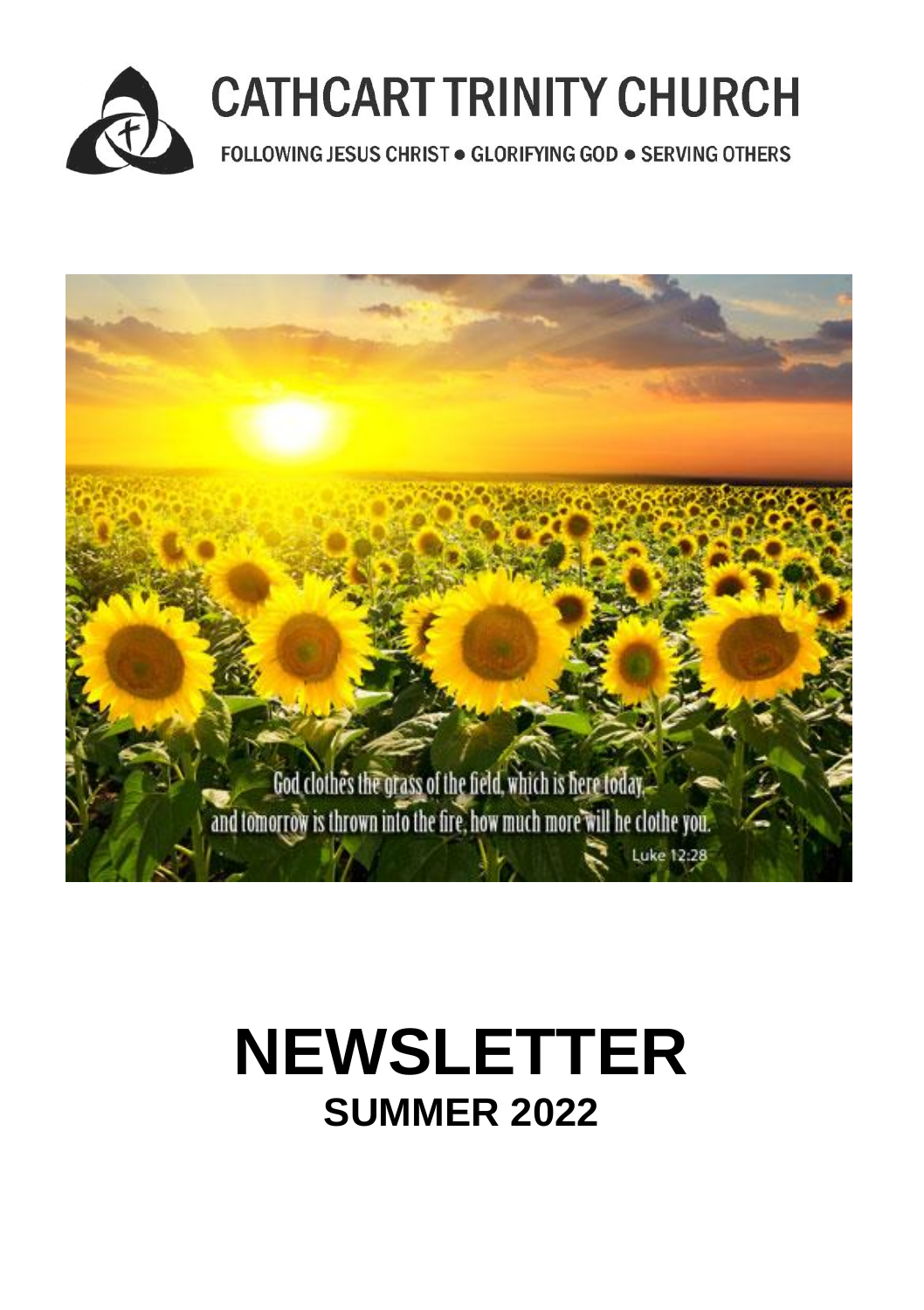## **LETTER FROM OUR MINISTER**

Dear Friends

As a minister of Word and Sacrament, one of my favourite challenges is putting together a preaching schedule. I love getting out my Bible and thinking how it would be best to explore the text together. Where we should split a big book or chapter up, and what themes and topics we should unpack from the text.

Since the beginning of 2022 our morning services have worked through Luke's gospel looking at a chapter at a time. I'll confess that for the New Testament Gospels, this is a bigger block of text than I would generally try to preach in one go (and that's why I've been encouraging you all to read the whole chapter each week at home before the service – I don't want you to miss anything out!).

However, I've found that by taking a chapter at a time, it's opened my eyes to some of the bigger picture that Luke wants us to understand about Jesus. Things I might have overlooked if we looked only at the individual stories have come into my vision.

What I've seen is that, while each block of text (be it a story, some teaching or a parable) has a role on its own (as it teaches us something about Jesus and our part in his Kingdom), it has also been placed strategically by Luke as part of the bigger picture he is seeking to paint of our Lord and His ministry. On one side the blocks corroborate one another in the point they're sharing. On the other, the whole picture helps us understand some of the more confusing or unclear aspects in the smaller blocks.

Generally, when we read the Bible, it's important to keep a sense of three different levels in our mind: the individual story and the point it's making; the part that story plays in a bigger point being explored in that section of the book; and the point of the book of the Bible as a whole. Understanding each of these helps us explore a passage in greater depth and see its relevance in our lives today.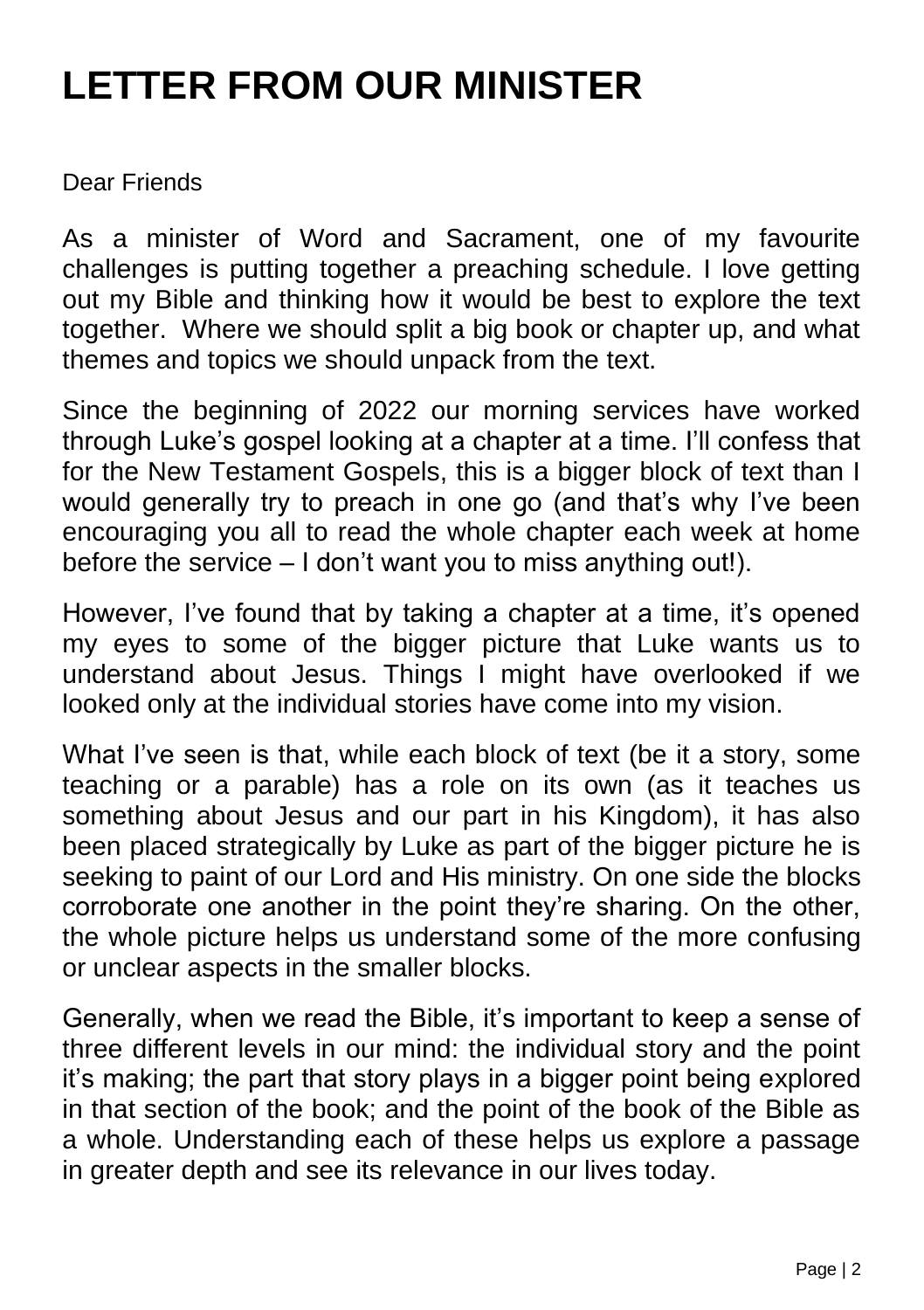Being aware of the big picture is also important for us as a Christian community. In my readings this week, and linked to my reflections on the Presbytery Mission Plan Creation process, I've been challenged about how little I know about the congregations around us. I don't know what God has been doing in and through them – but I'm seeking to change that. I want to be able to praise God for the blessings He has poured out on them and give thanks for the myriad ways that He is at work in Glasgow and beyond.

I also want to pray to God for His help with any difficulties that they are facing. Paul is always an encouragement and challenge in this: "We always thank God for all of you and continually mention you in our prayers. We remember before our God and Father your work produced by faith, your labour prompted by love, and your endurance inspired by hope in our Lord Jesus Christ."

1 Thessalonians 1:2-3

It is good to be aware of what God is doing beyond our horizons and to pray into it.

By the time you read this, the Church of Scotland will have met for General Assembly. I don't know how closely you followed the discussions and the decisions, but I would encourage you to look into some of the stories that were shared; into some of the decisions made - and to pray into these stories and decisions.

On a related theme, I recently put out the challenge that if you aren't already signed up to receive prayer news from a Christian Mission organisation you should do so. All the ones I know would be delighted to share news, stories, and prayer points with you either by email or post. It is good to get a glimpse of what God is doing in this way and to partner with the broader church as they seek to follow Jesus and share His kingdom in their contexts. If any of you would appreciate help with this, I would be delighted to help.

I've been challenged to broaden my horizons to see what God is doing and to pray. Will you join me in this?

> With every blessing, Alasdair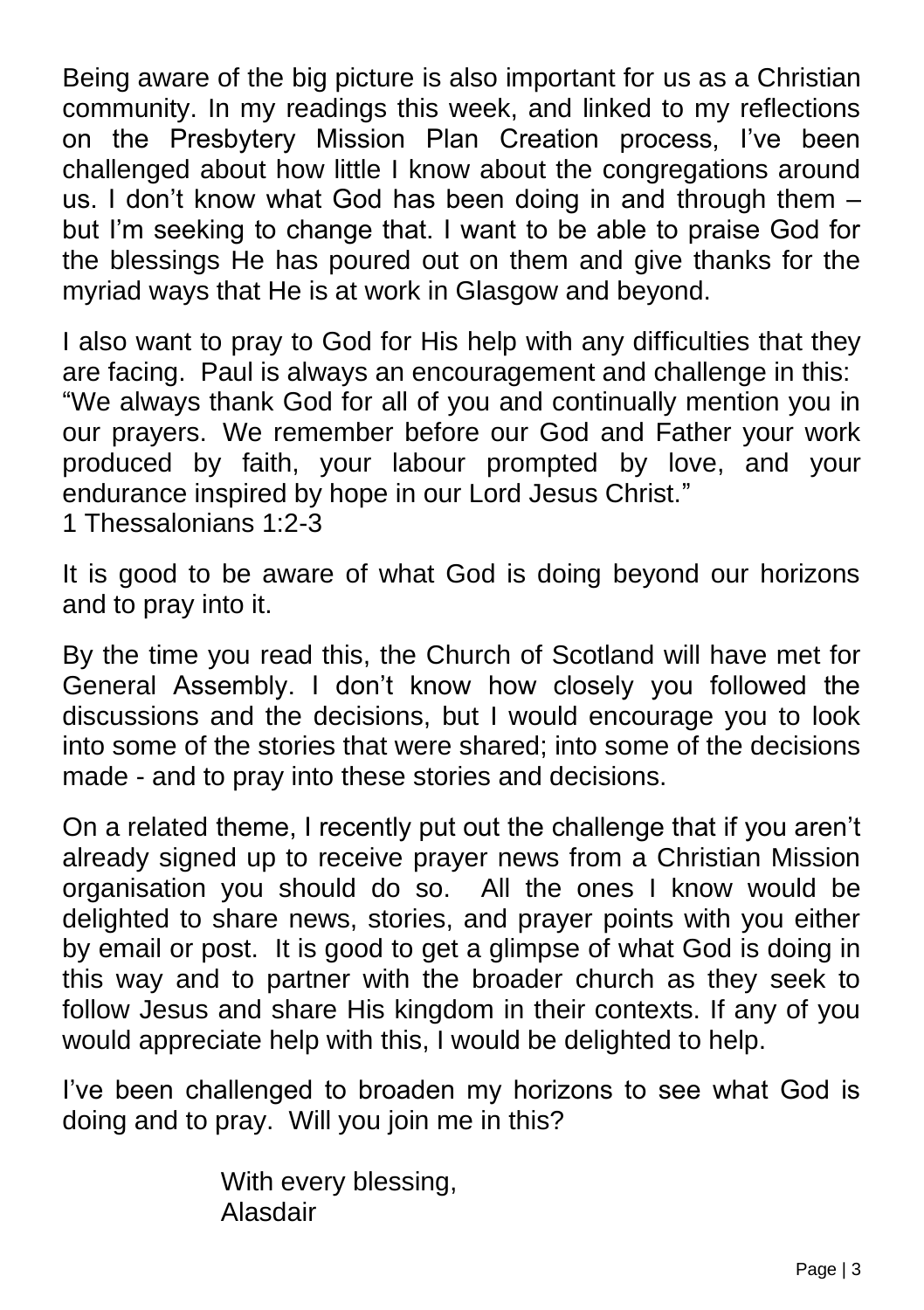#### **CELEBRATION OF COMMUNION**

We will be celebrating Communion on Sunday 12<sup>th</sup> June at both our Morning and Evening services. Communion will also be available at the Wednesday service held in Cathcart United Free Church at 10.30am on the 15<sup>th</sup> June.

#### **CHURCH FAMILY NEWS**

**Deaths**

Margaret Chalmers, Sadie Jessamine, James Sherratt, Norman Wright

Please remember their families in prayer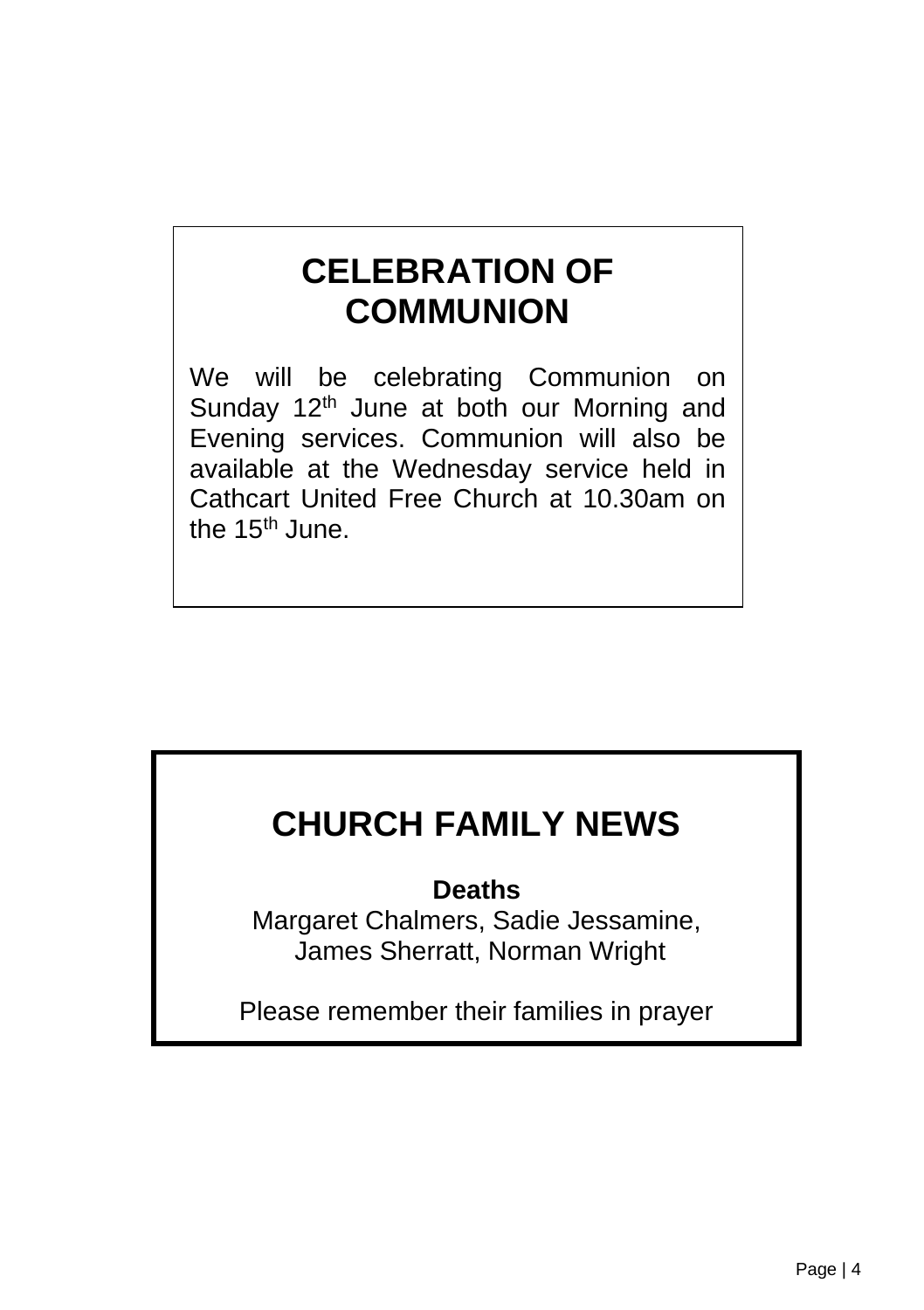#### **EVENING SERVICES**

There will be no Evening Service on the 19<sup>th</sup> June in order to allow people to attend the Praise Gathering Concert being held in the Royal Concert Hall.

On 26<sup>th</sup> June we are intending to meet together for CYMP'S AGM at 5.30pm and, after refreshments, to continue in worship at 6.30pm with a Youth Band

Evening Services will take a break throughout July and are planned to resume on the 14<sup>th</sup> August.

#### **MONTHLY PRAYER LETTER**



During the pandemic, we have been

producing a monthly prayer letter and distributing it by email.

However, we are aware that this does not reach everyone who may like one. We will now print copies and have them available in the vestibule on the first Sunday of each month. If you are unable to come to worship and would like a paper copy please contact Fiona Paton or Alasdair McMillan and one will be sent out to you.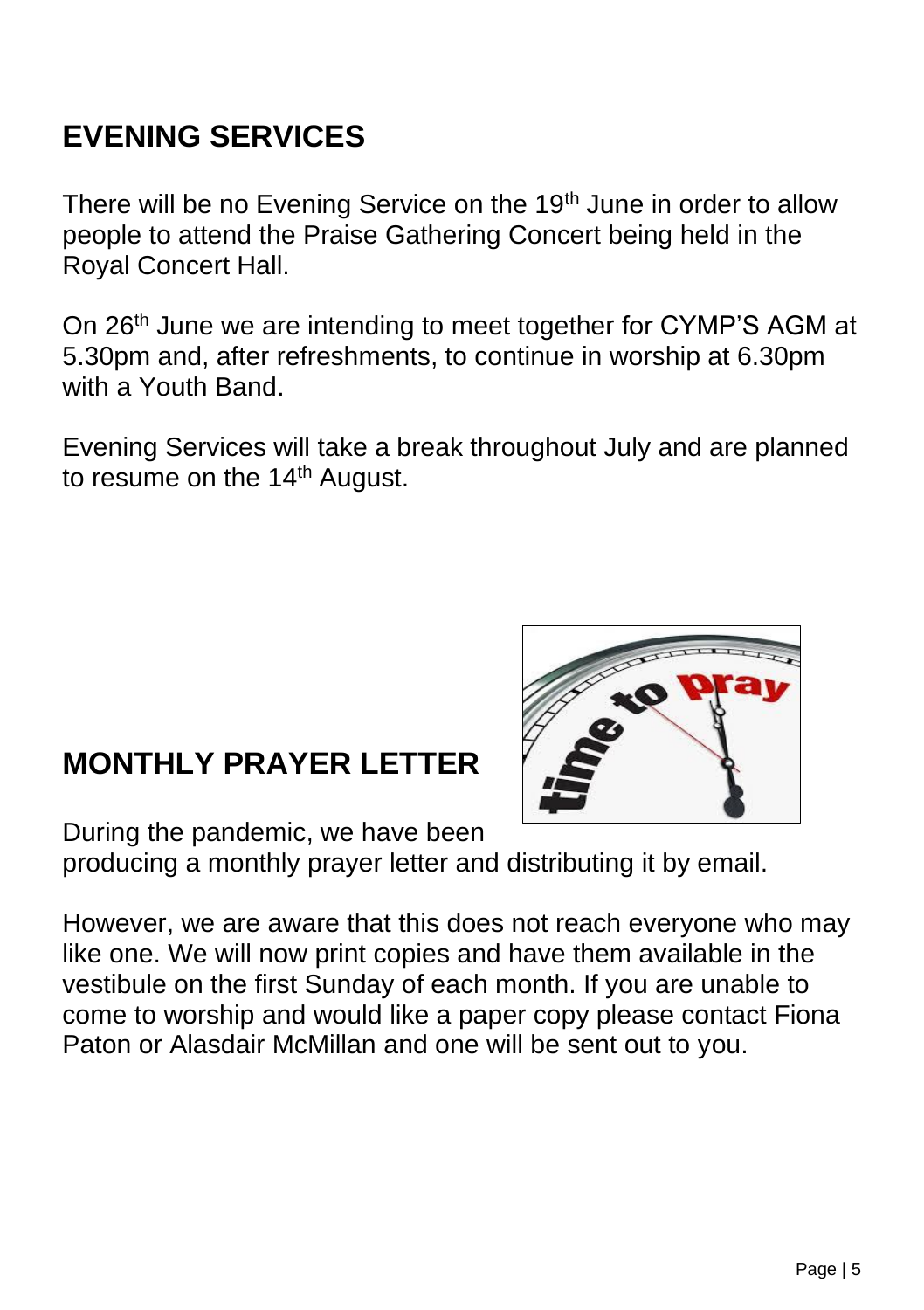

*Did you know that there is a prayer corner at the side of the church near where the band plays?* 

*It's just a coffee table and a few chairs where you can pray or just sit quietly and reflect before or after the service.* 

*Maybe you would like to pray about someone or something that is on your heart. Or maybe something has spoken to you during our time of worship and you want to contemplate on that a bit longer.*

*You may want to sit on your own or you might like someone to pray with you. Someone will be around the prayer corner 10.40 – 10.55 and after the service.*

*Please feel free to use that space and know God's love, comfort and peace.*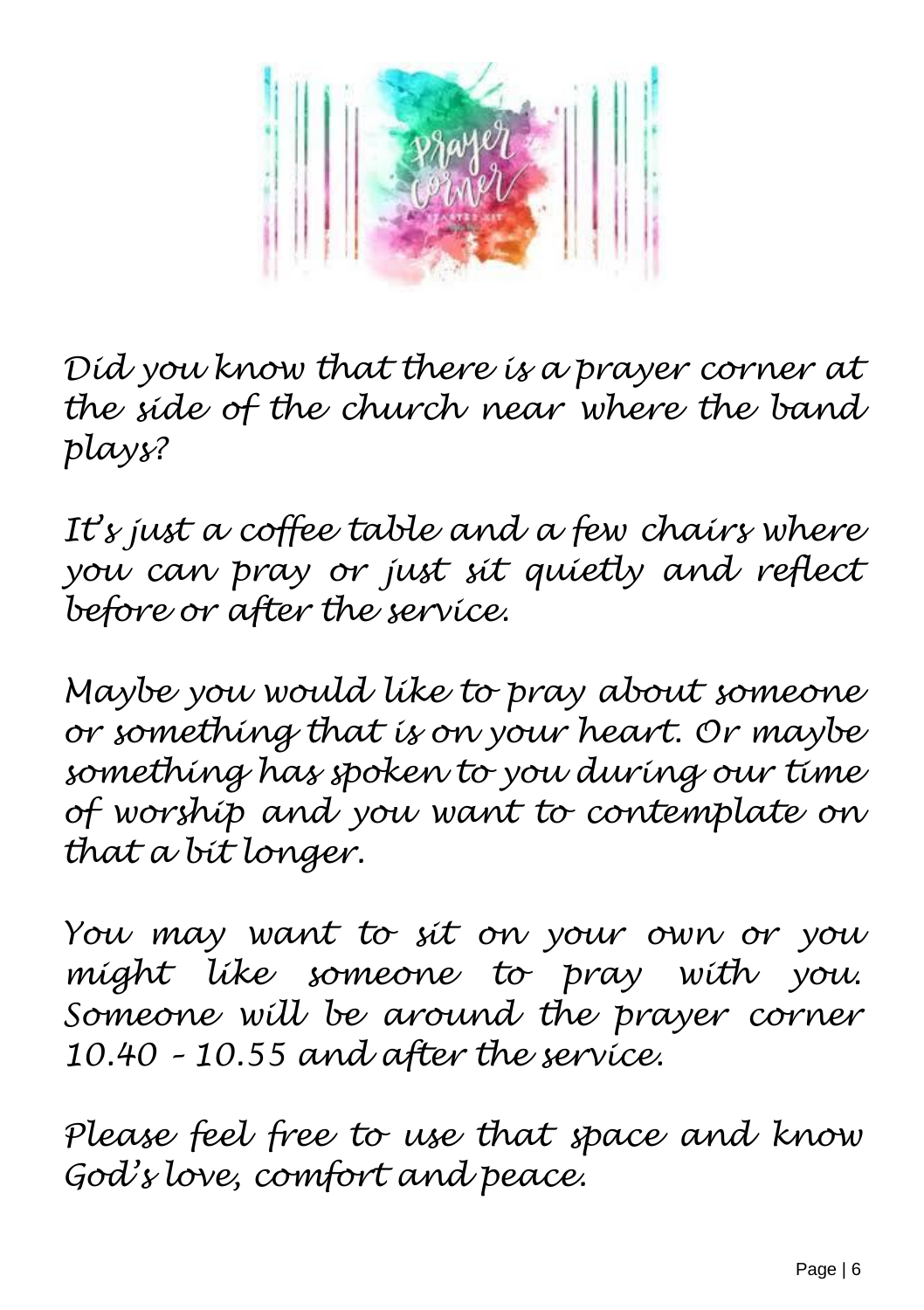#### **PRESBYTERY MISSION PLAN UPDATE**

The Presbytery of Glasgow instructed all congregations within the Presbytery to form "clusters" with other congregations in order to discuss together what the Mission Plan for the area served by the congregations in that cluster should be, and what the ministry needs are. After discussions with several local congregations, our Kirk Session agreed to cluster with the congregations of Cathcart Old, Clincarthill and Queen's Park Govanhill, whilst also expressing to Presbytery the importance of our pre-existing "cluster" with Cathcart United Free Church through our covenant, our partnership with Cathcart Baptist Church and our involvement in Cathcart Youth Ministry Partnership.

Discussions are ongoing. Please keep the whole process and its outcomes in your prayers.

#### **JOYFUL GENEROSITY**

Thank you to all who supported and contributed to the "Joyful Generosity" gatherings. There was a very positive and encouraging response at both our May meetings.

We are particularly grateful to all who have responded by increasing their financial giving and it is our prayer that many more will consider doing likewise. In addition, many people have volunteered to help in specific aspects of the work and ministry of the church. If you are one of those folk and have not yet received any communication in response to your offer, please let me know and I will follow it up.

> Angus Morrison (angusmorrison@talktalk.net)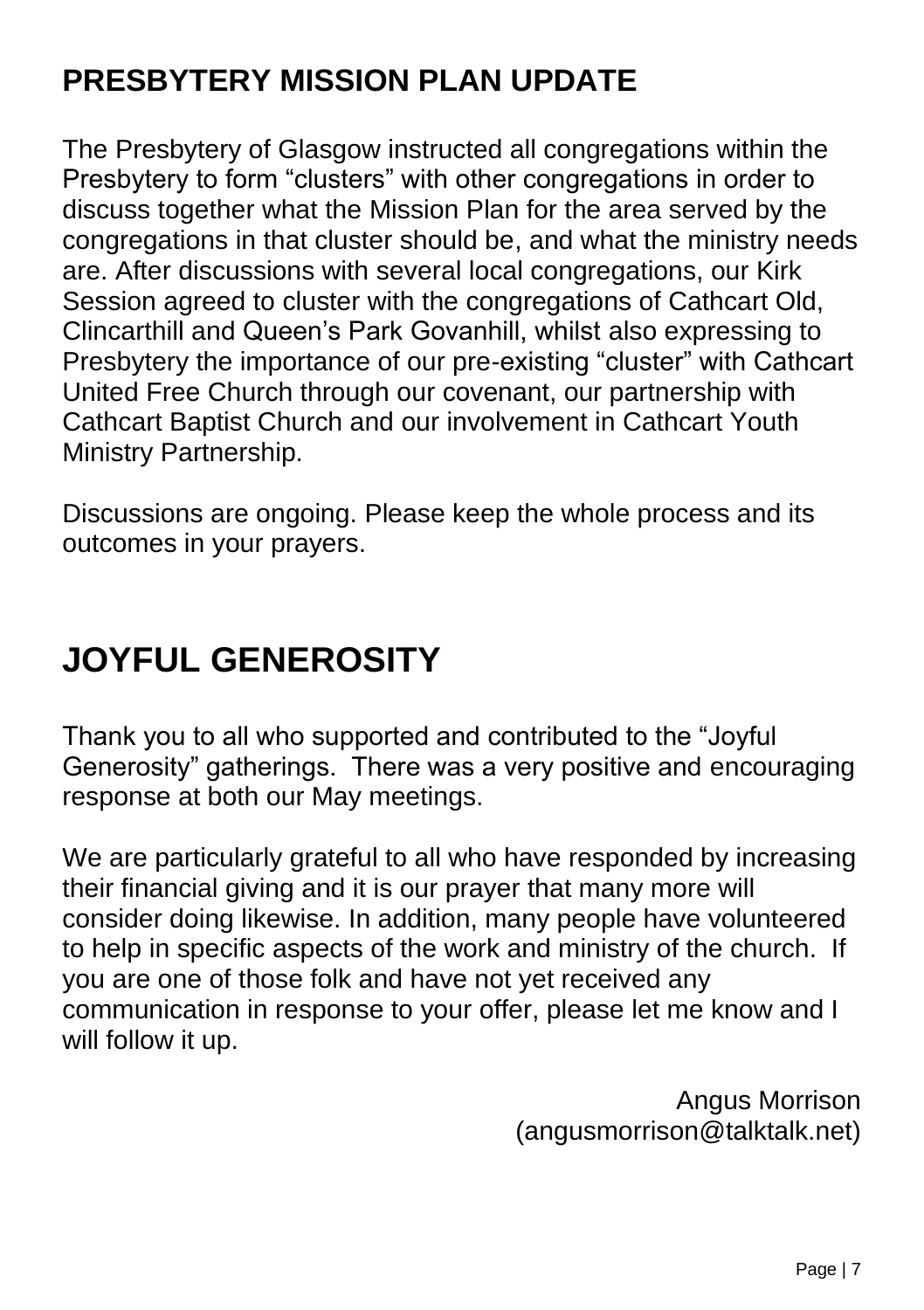

The 400-voice Choir, Youth Choir and Band present

## **PRAISE GATHERING 2022**

Saturday 18<sup>th</sup> and Sunday 19<sup>th</sup> June In **Glasgow Royal Concert Hall**

Saturday 25th June in **Usher Hall, Edinburgh**

Special guests are **CELTIC WORSHIP**

Tickets, priced £18 or £24, are available now from Ian Watson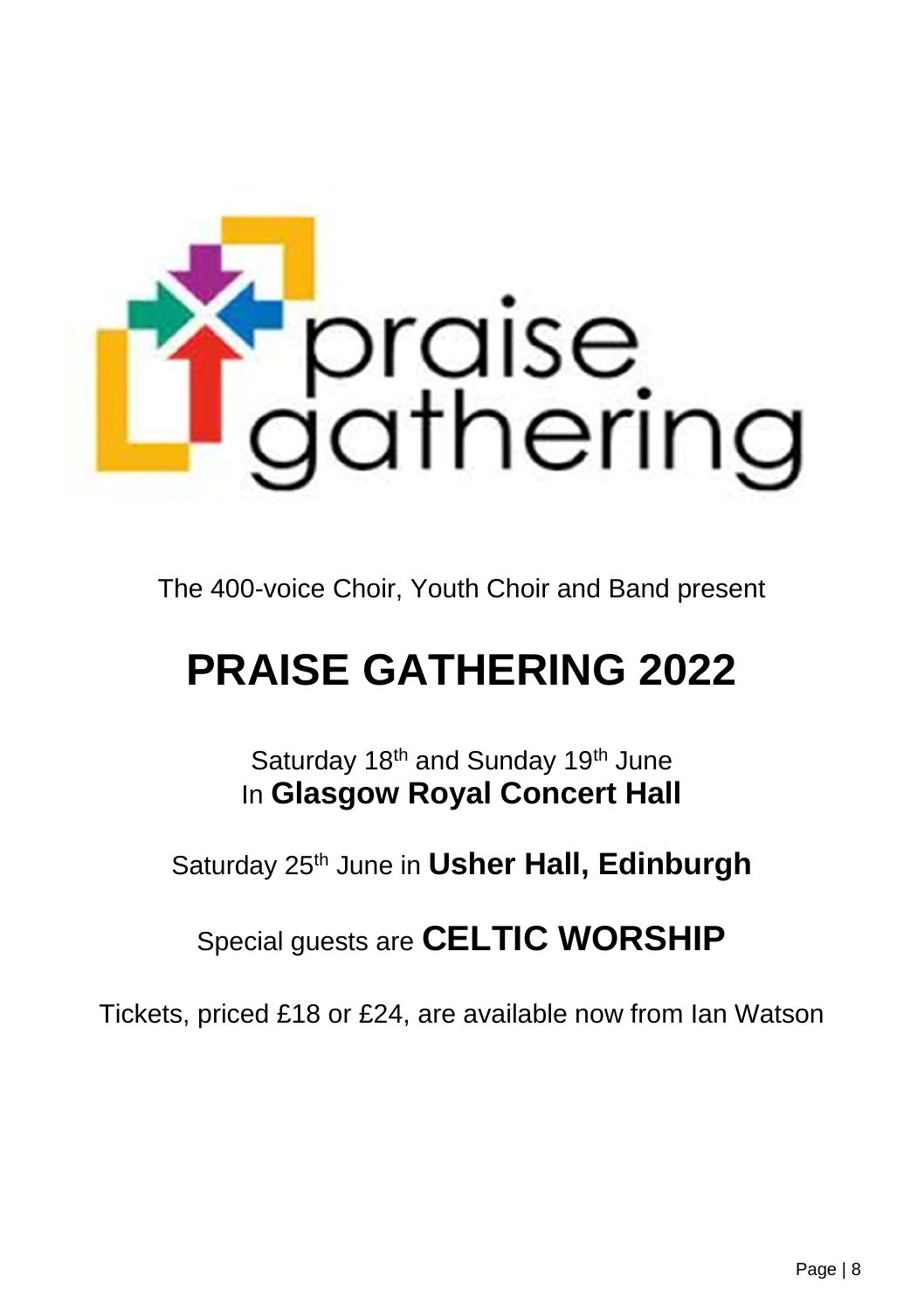

A huge thank you to the team who planted the wonderful display of daffodils, and those who decorated the garden at Easter time.

The cross gave a beautiful focus on the meaning of Easter, and drew the attention of passers-by and brought them into the gardens.

Thanks too to those who provided the hot cross buns and coffee after the Easter Sunday service. It was a lovely opportunity to share fellowship together and share our hope with those passing by.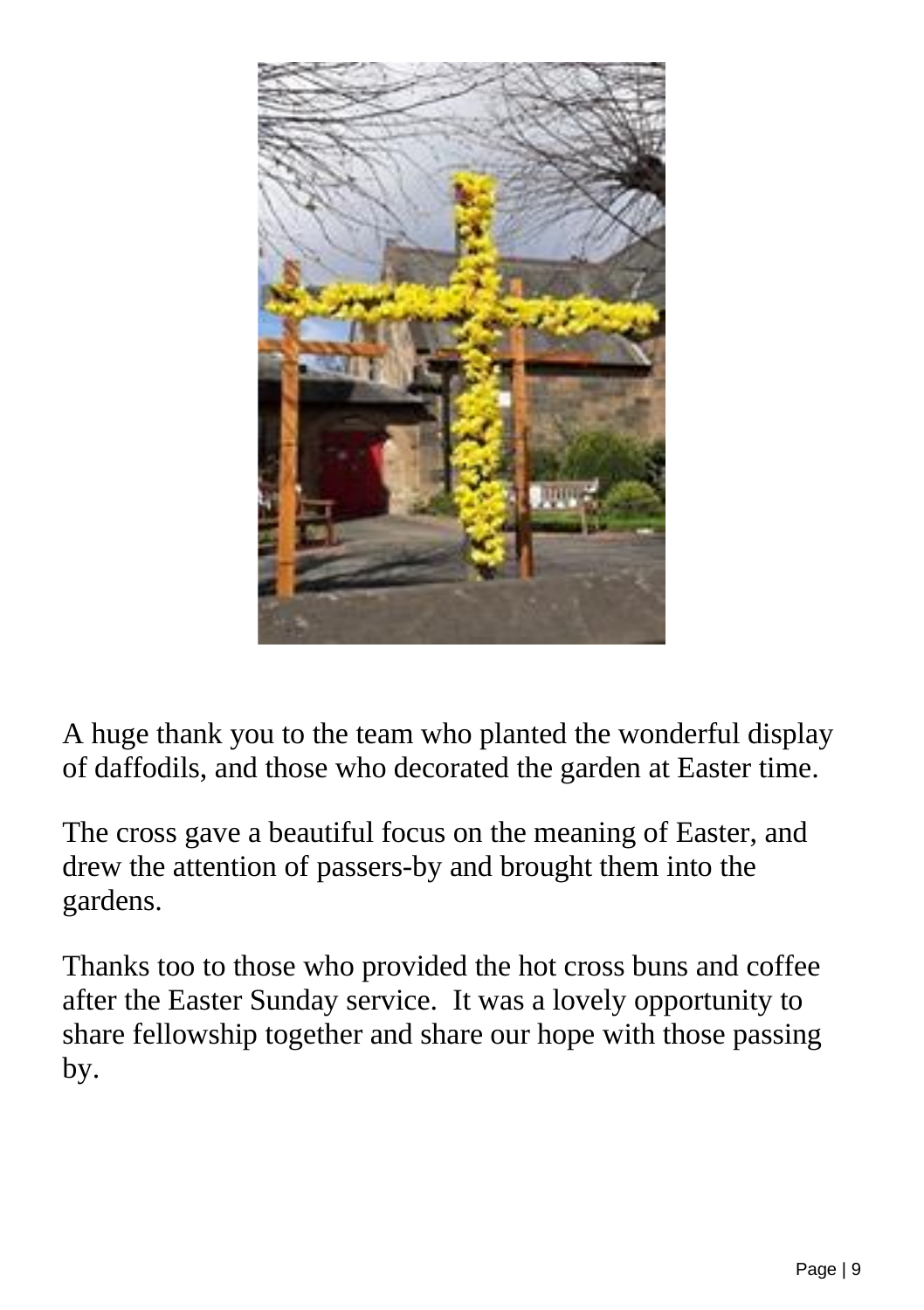

#### **Supporting Ukraine**

Huge thanks to everyone who supported the Sunday Club Breakfast and gave towards a gift to welcome the Stupak family to Scotland. We were able to send them just over £1500, plus some personal gifts



and some books and toys. Thanks to all those who helped in the kitchen, and to the young people who did a brilliant job serving.

Tima, Tamara, Simon, Stepan and Lev are settling in well at Lendrick Muir. The boys have all started at local schools and the family are enjoying exploring the local area on bikes donated for the whole family. Tima's sister, Anya, has also arrived in Scotland and is staying in Edinburgh, with a family who welcomed her when she did a Gap Year with SU Scotland.

Please continue to pray for the family and for other members of the Open Bible (SU in Ukraine) team who remain in Ukraine. The SU campsite at Vorzel has survived relatively unscathed and is currently housing around 40 people and feeding over 100 on a daily basis. Pray for the team as they seek to support other people practically and in conversation and prayer.



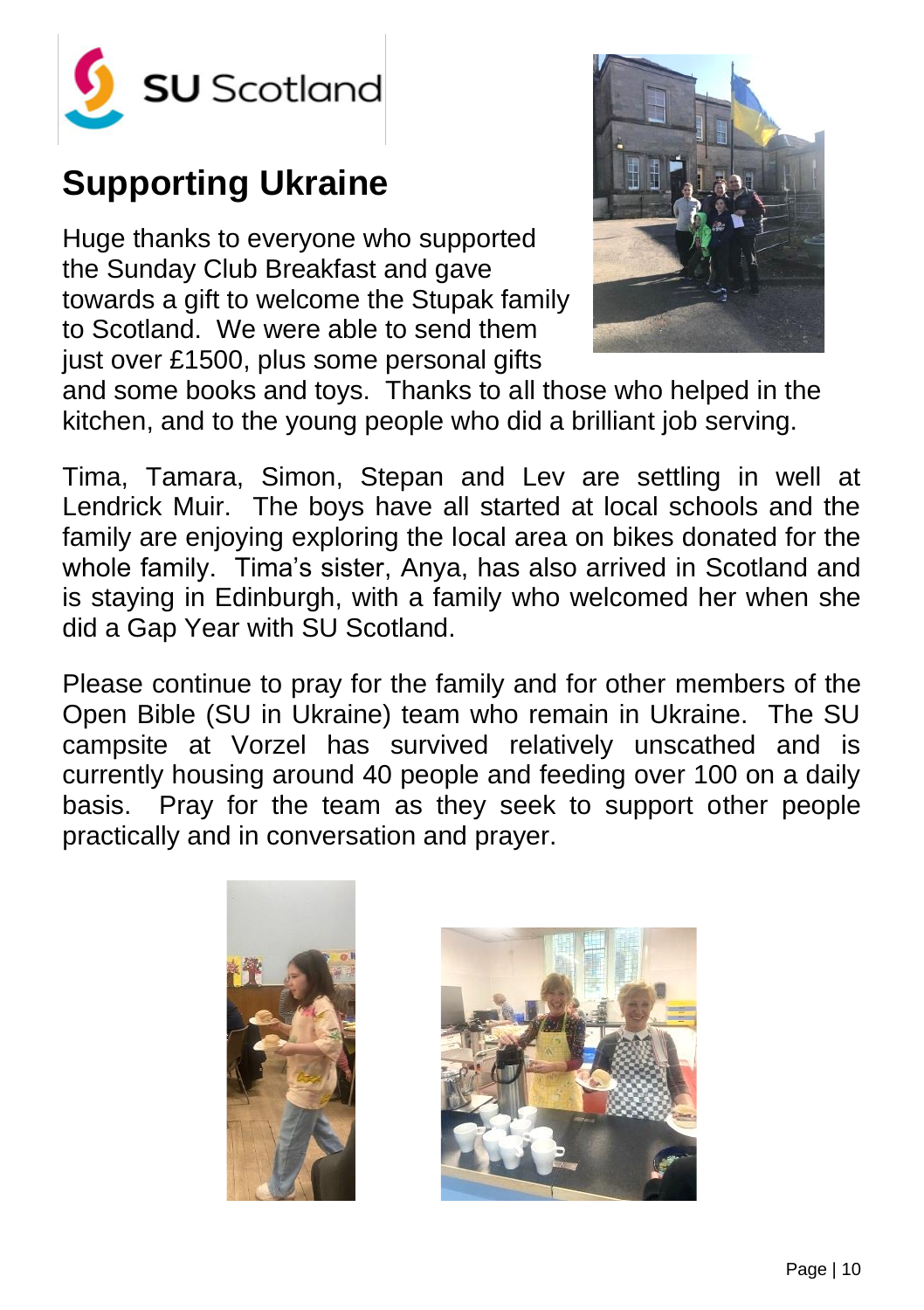

#### **Give thanks:**

- More young people attended SU Holiday events this Easter than in 2019
- For lots of fun activities, new friends made and lots of opportunities to explore the Bible and respond to Jesus
- Some appointments have been made to key staff roles, but there are still several vacancies at our Centres. Please keep praying for the right people to come forward. <https://www.suscotland.org.uk/jobs>
- A full programme of weekends and SU Holidays, Missions and Holidays Clubs, and the Magnitude Festival are able to happen in person over the coming weeks.

#### **Pray for:**

• 34 SU Holiday events and 24 Holiday Clubs or Missions take place over the summer. Give thanks for all the people who make these events possible – Team Leaders, group leaders, cooks, travel leaders, activity instructors, trainee leaders, the teams at the centres who cut the grass and clean the toilets (and many other jobs), the teams in the offices who make sure everyone's paperwork is in place and all the practical arrangements for events run smoothly.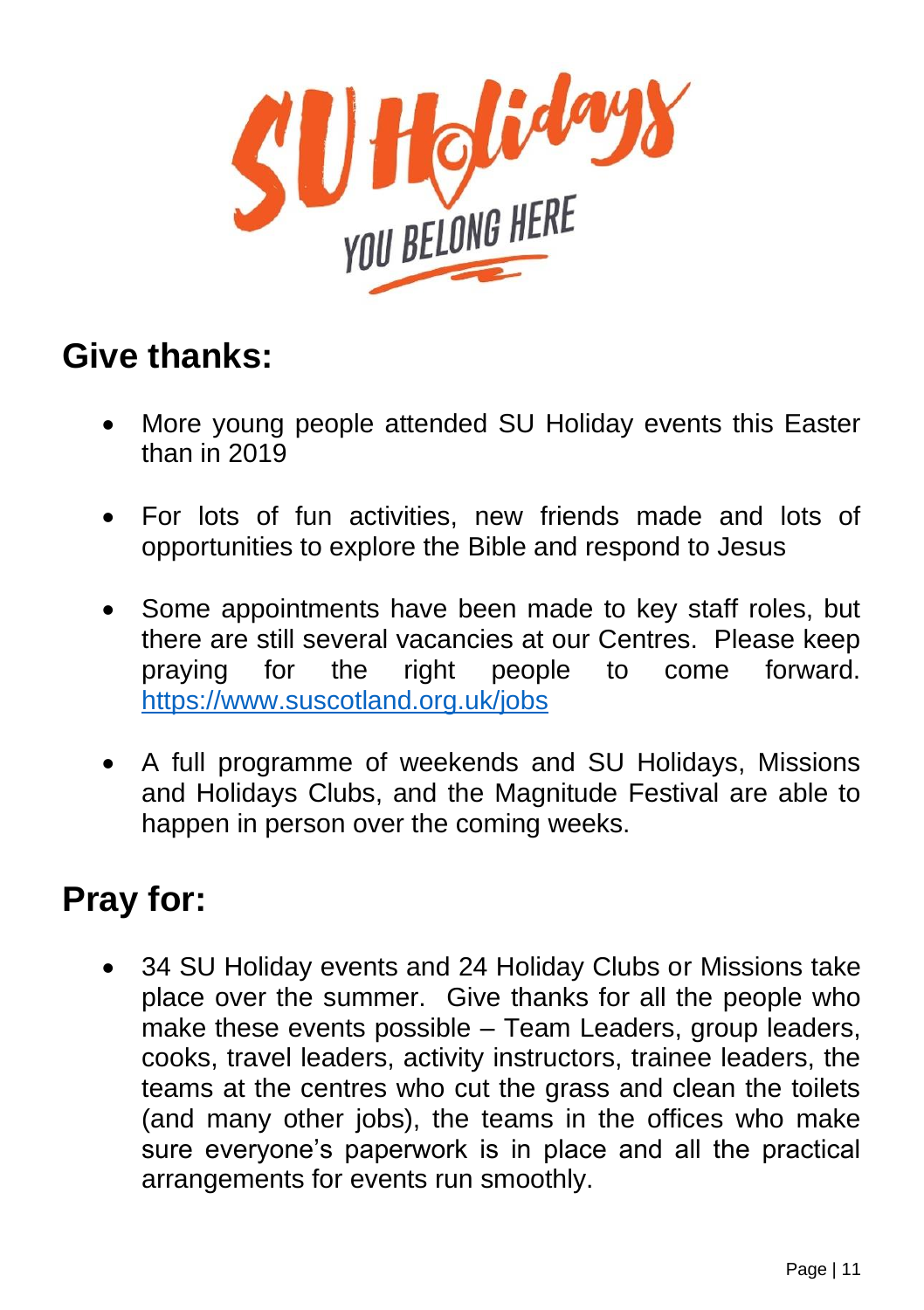- Pray for LM1a which runs from 2-9 July at Lendrick Muir and is led by Cara Wightman. A number of young people from the 3 local churches will be going along. Pray for Cara and her team as they prepare the activity programme and the teaching and all the practical details that go into running a week long holiday.
- Pray for good weather and for safety in activities and travel throughout the summer
- If you would like to pray through the summer you can join our Prayer Hotline to receive weekly updates for prayer and any requests that come in from events. To find out more visit <https://www.suscotland.org.uk/pray/prayer-hotline/>
- If you would like to join others to pray for the summer events, please see details in the leaflet below.

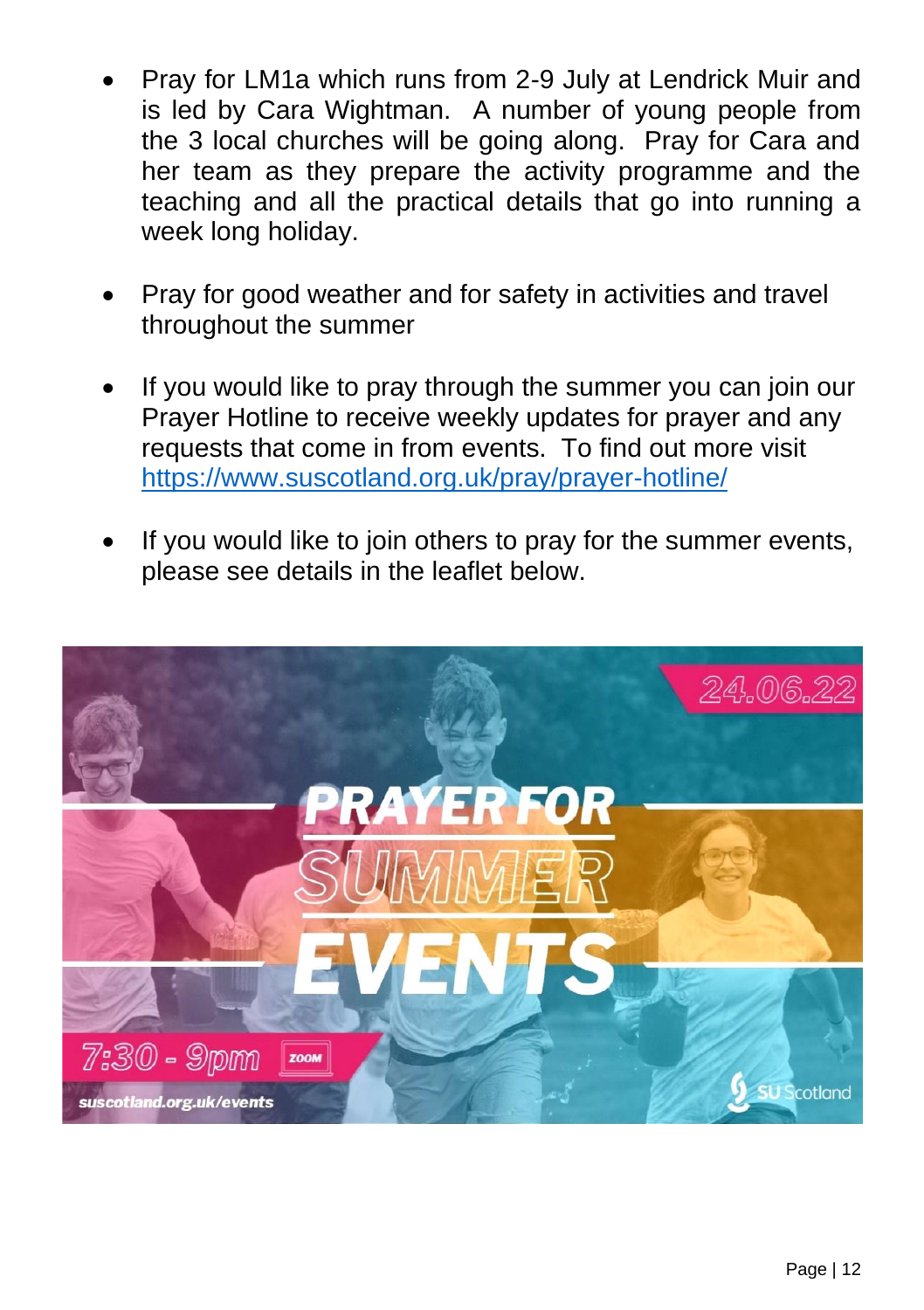

We are all very aware of the rising costs of living and none more so than those who were already struggling to feed families and keep warm.

We have reintroduced our collection for the South East Foodbank based in Govanhill, and are very grateful to all who are donating. Gifts donated will be regularly delivered to the Foodbank. There is a basket in the foyer and a list of preferred donations, but currently donations of tinned meat/ fish, cooking oil, nappies and toothpaste would be particularly appreciated. In addition egg boxes and carriers bags are always in short supply.

Please consider lifting an extra item when you are doing your shopping!

*"When did we ever see you hungry and feed you, thirsty and give you a drink? Whenever you did one of these things to someone overlooked or ignored, that was me – you did it for me" Matthew 25*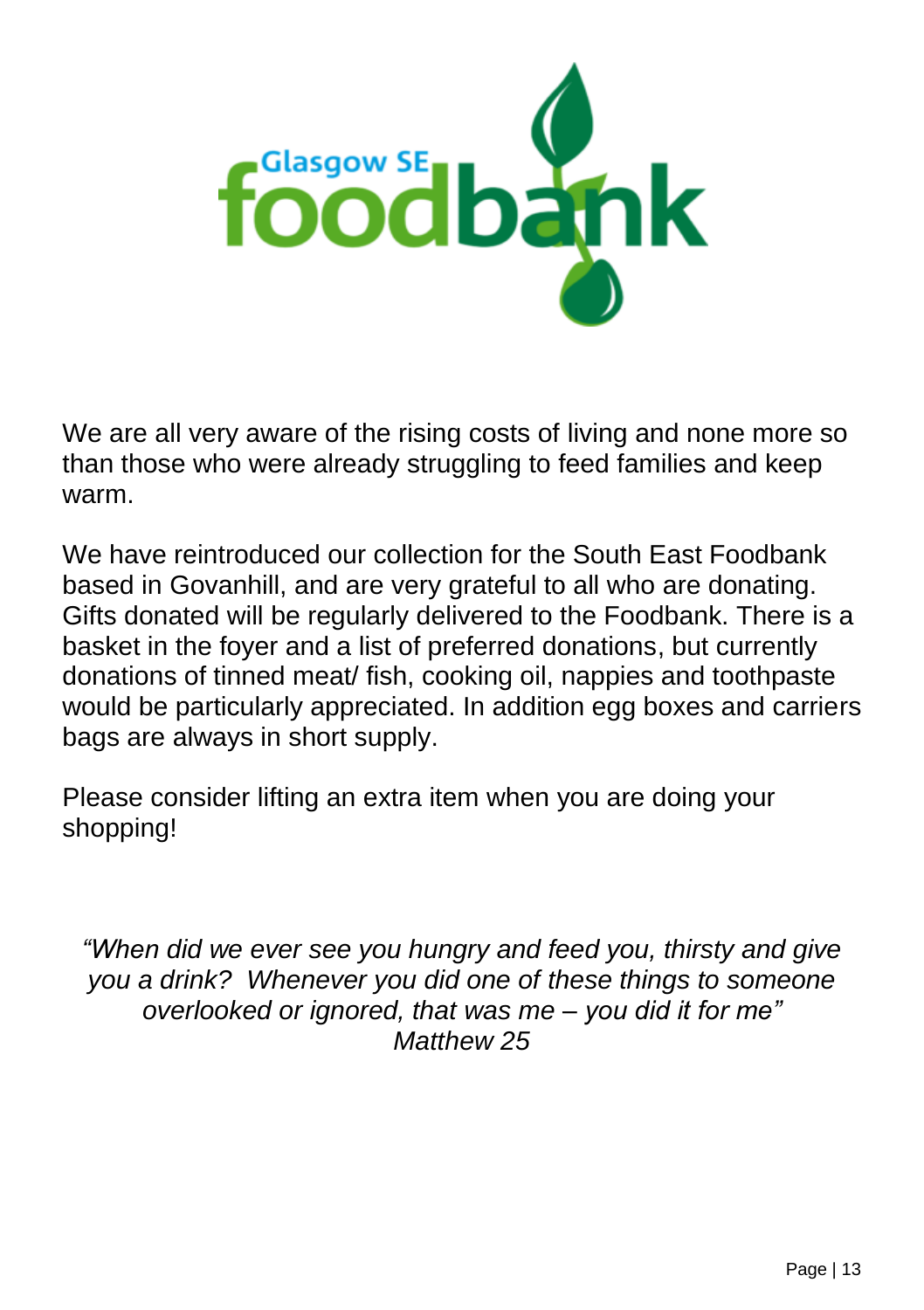#### **WIDER WORLD MISSION**

#### **The Bible in every language**

Translating the Bible has been



very successful, but millions of people still wait at the end of the line. According to Wycliffe Bible Translators (2018), the full Bible is now available in 683 different languages and this means over 5.7 billion people have the scriptures in the language they know best. The New Testament only is available in a further 1,534 languages. Selections and stories are available in 1,133 more languages.

#### **On the other hand:**

- 250 million people have no access to scripture in their heart language and may therefore need a translation.
- More than 1.3 billion people are without the full Bible in their first language.

The centuries-long and international project to translate the Bible is complex, successful, and especially remarkable for being achieved just by ordinary Christians from many backgrounds working together in obedience to God. Scripture translation preserves local languages and cultures, and enables the Church to be culturally relevant. In many countries, Bible translation has also been the starting point for Christians of different denominations to work together in unity.

#### **Telling the stories**

Translation is not just about texts. Many cultures, and many people within every culture, prefer to receive truth via storytelling, discussion, songs and drama.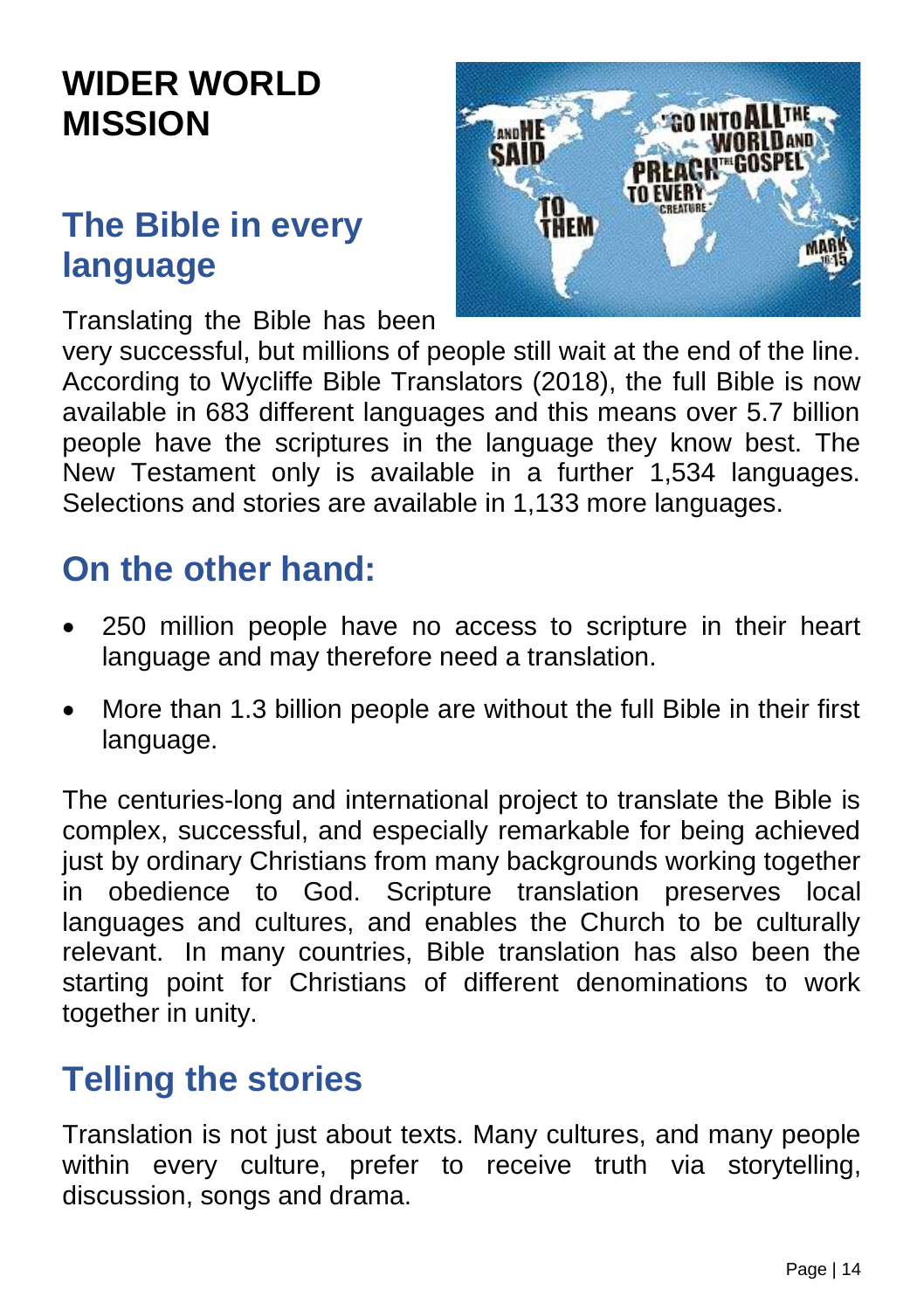- *Pray for those who translate, publish, distribute and teach the Bible as they try to put the Word of Life within reach of everyone in the world.*
- *Pray for all those communicating the gospel through word-ofmouth, song, drama, dance, art or storytelling. Pray for creativity. Pray they would stay true to scripture. Pray that the word of God, however communicated, will bring life.*

#### **The Great Commission**

Christ's last command to his followers appears at the end of each gospel and the beginning of Acts. It is often called 'The Great Commission.' Putting all five accounts together gives us the goal of the Church:

- Going to the nations
- Under the authority of Jesus
- Being filled with the Holy Spirit
- Being a witness to Jesus everywhere
- Preaching the gospel to everyone
- Discipling the nations (including baptism and teaching obedience to Jesus)
- Doing all this in a spirit of suffering and servanthood
- Until the completion or fulfilment of the current era.

The Great Commission is a task of staggering scope, but also a story of amazing achievement. Unsupported by governments, but in the power of Christ, and with the vision faithfully passed down through 50 generations, Christians have started churches in thousands of cultural groups, translated the Bible several thousand times (and usually been the first to write a language down), healed the sick, helped the weak, and fought for justice and truth.

Better still, hundreds of millions of ordinary Christians have sought to live out Christ-like lives and work for the common good, living out a witness to Christ across the world.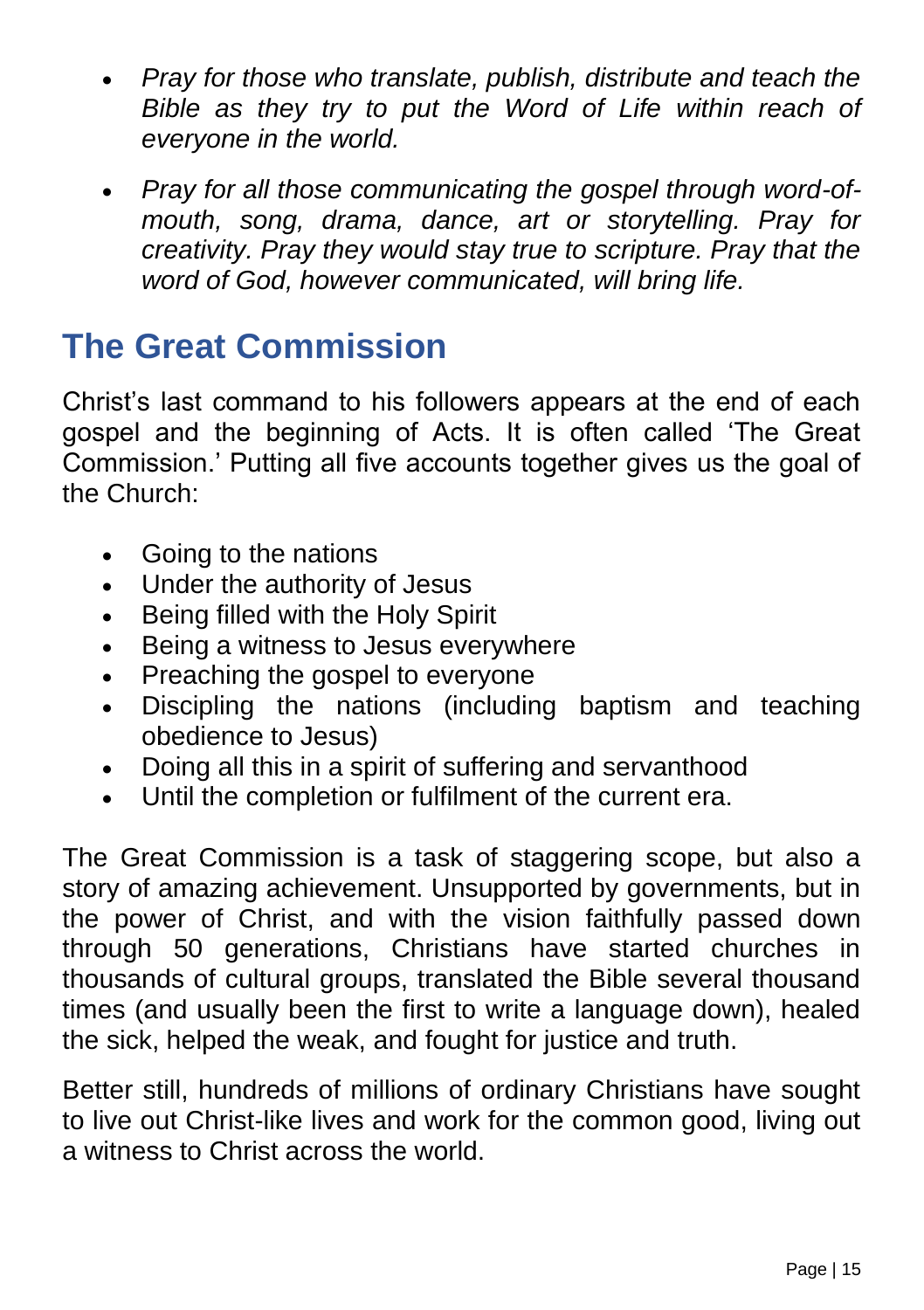The Church has also earned much criticism and been responsible for great evil as it progressed into the nations. We Christians need

to reflect on that and repent. That said, it is remarkable to think how much worse the world would be today if Jesus Christ and His followers had never been a part of history.

- *The Great Commission is an unfinished challenge. Pray that every church will make it central to their mission.*
- *Let us pray that in the coming year, we will be faithful to Christ, and responsive to the Spirit's leading, by finding ways to be more involved in the Great Commission*

*Please get involved in world mission!*

*If you cannot go, get involved in prayer or give to a missionary society or for a specific missionary*

#### **CATHCART OMF PRAYER MEETING**

Next meeting at 33 Tankerland Road is on Friday 10 June 1pm-2.30pm. We expect to have with us, Clare Brodie who teaches missionary children in Thailand. Please come.



#### **OMF HALF DAY CONFERENCE**

Will be held in Sandyford Memorial Church on Saturday 18<sup>th</sup> June from 10am – 2pm. Speakers will be workers in Thailand – Laos – Taiwan. Bring your own lunch. All very welcome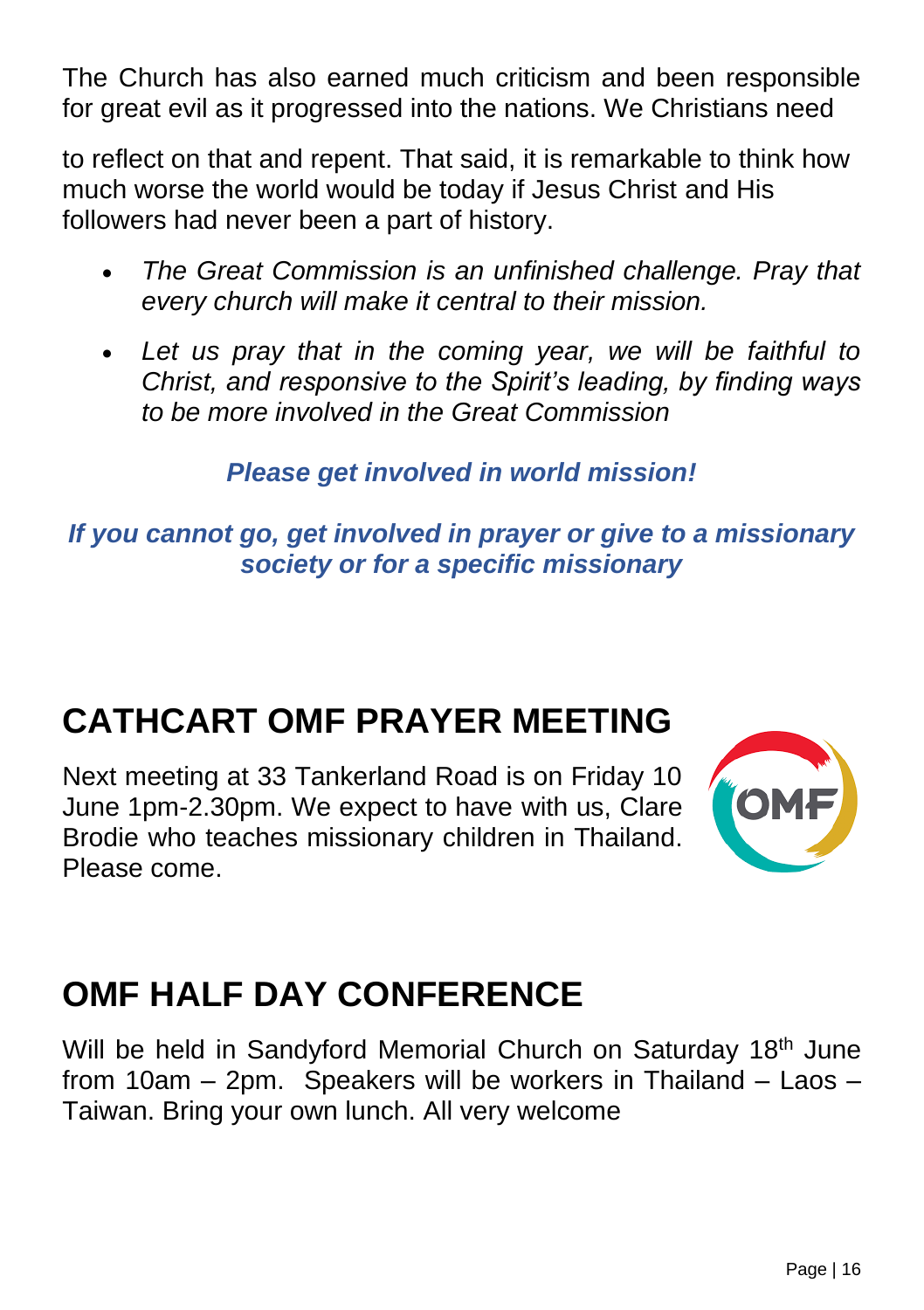#### **UPDATE ON CATHERINE**

Catherine is back in Glasgow at present and will be here until August to help care for her Mum, Rosemary, whose cancer has returned and is now throughout her system. Please pray for Rosemary, Catherine and her sister Miriam. Pray for the chemotherapy and other treatments to be effective and without serious side effects. Pray also for healthy family relationships at this heightened time of tension and for God to use this time to speak to each of them.

Please pray too for the team, still adjusting after the moral failure of their previous team leader, and for God's guidance as they work through a comprehensive evaluation of the team's health, vision and ministry. We give thanks to God for His faithfulness and teaching throughout.

#### **UPDATE ON IMRAN**

Imran has been kept busy with preaching in various churches. He organised a Bible camp for about 40 young men. He asks for prayer for a man called Farhan who is showing a lot of interest in the gospel.

Breaking news is that Imran has been asked to lead the special focus his team will be having in the next three years on 4 people groups. He will be working with 7 teams to get this project underway. In March and April about 6000 people from these groups were reached with the gospel. Continue to pray for Imran – for blessing on his work and for his safety.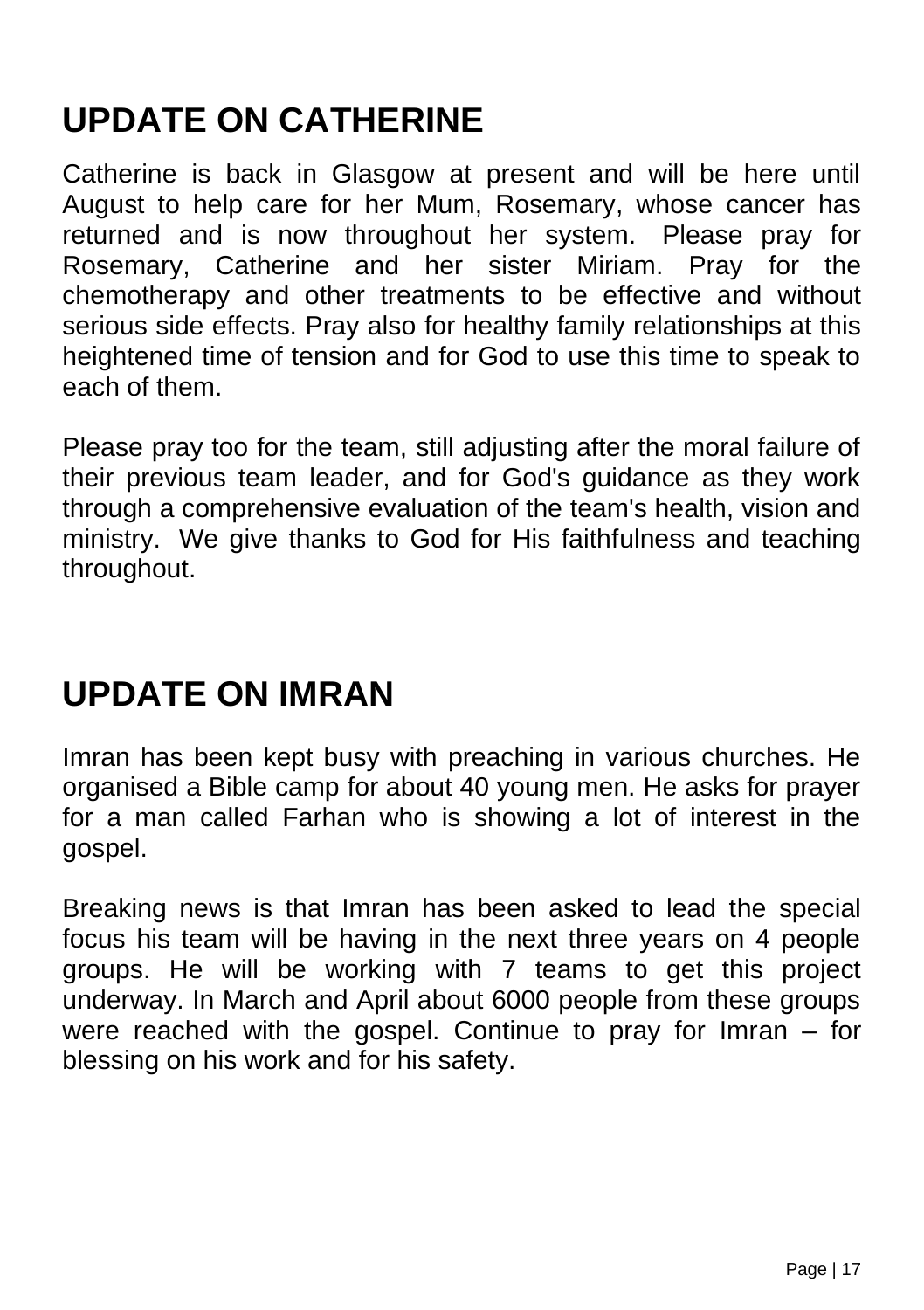# **TEAMBUILDERS**

Cathcart Youth Ministry Partnership is absolutely delighted to open bookings on Tuesday 24th May for our summer holiday club: TEAMBUILDERS! This is for young people going into P1-S1.

Running from Monday 25th July until Friday 29th July at Cathcart Trinity from 10am until 12noon.

The **Bothy Cafe** will run at the same time at Cathcart United Free.

Booking for holiday club is essential as spaces are limited. Please use the following link to access the registration form

<https://form.jotform.com/221334792000343>

# **BOTHY CAFÉ**



The Bothy Cafe will be open each Friday in July from 10-12 in the garden of Cathcart United Free Church (or inside if it's wet). The cafe will also run from 10-12 each morning of the Holiday Club Monday  $25^{th}$  – Friday  $29^{TH}$  July.

#### **ALL ARE WELCOME!**

A quiet space for prayer will be available during Holiday Club week.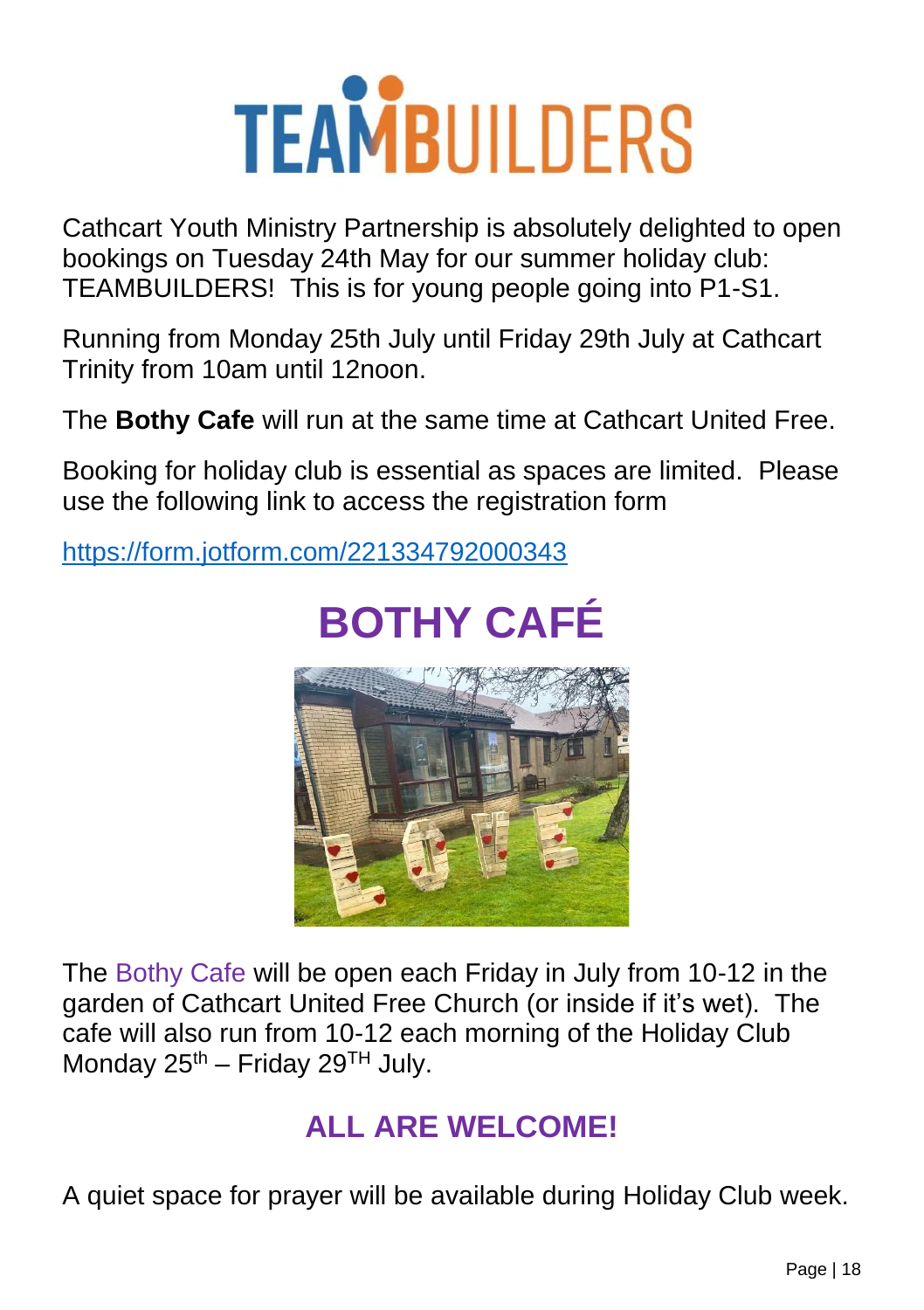

All are very welcome to come along to the outdoor Starlight Cafe and enjoy a coffee & cake catch up with a friend...or bring the family for a hot chocolate (and can make your own 'smores over the fire)....or come on your own and you will find plenty people to chat to!

The "Really Awesome Coffee Company", will be there providing a great selection of hot/cold drinks and cakes...just find yourself a seat under the gazebos and twinkly lights, in the garden of Cathcart Baptist Church...and relax and enjoy! Dates over summer - 24th June and 29th July - 7 to 9pm.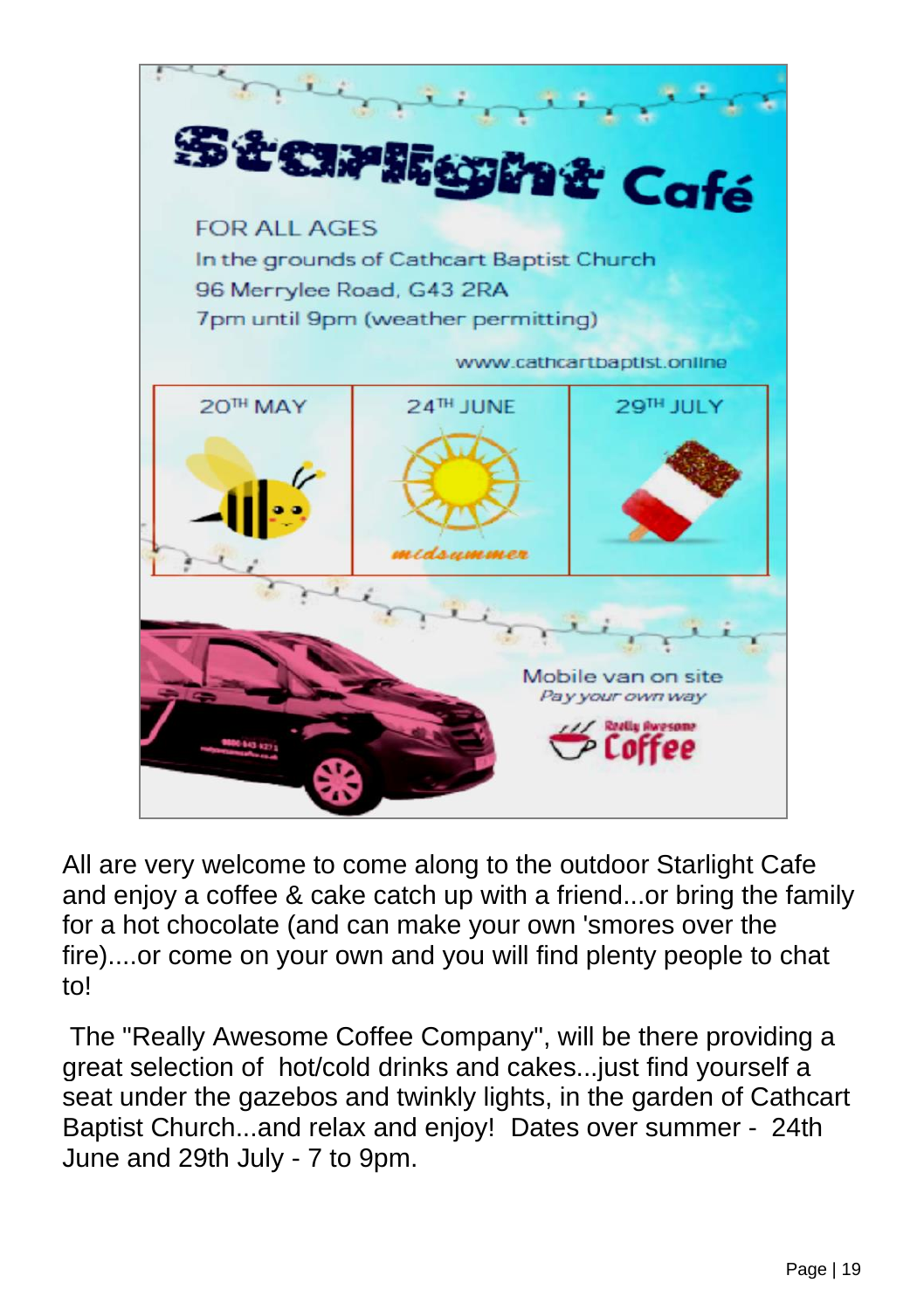

Looking to provide an opportunity to find new home for unwanted / no longer needed good quality children's toys and shoes in the community? Details of drop-off times are above.

No need to have donated, to still come along and take any toys or shoes that could be useful to you, or others you know...no cost for anything.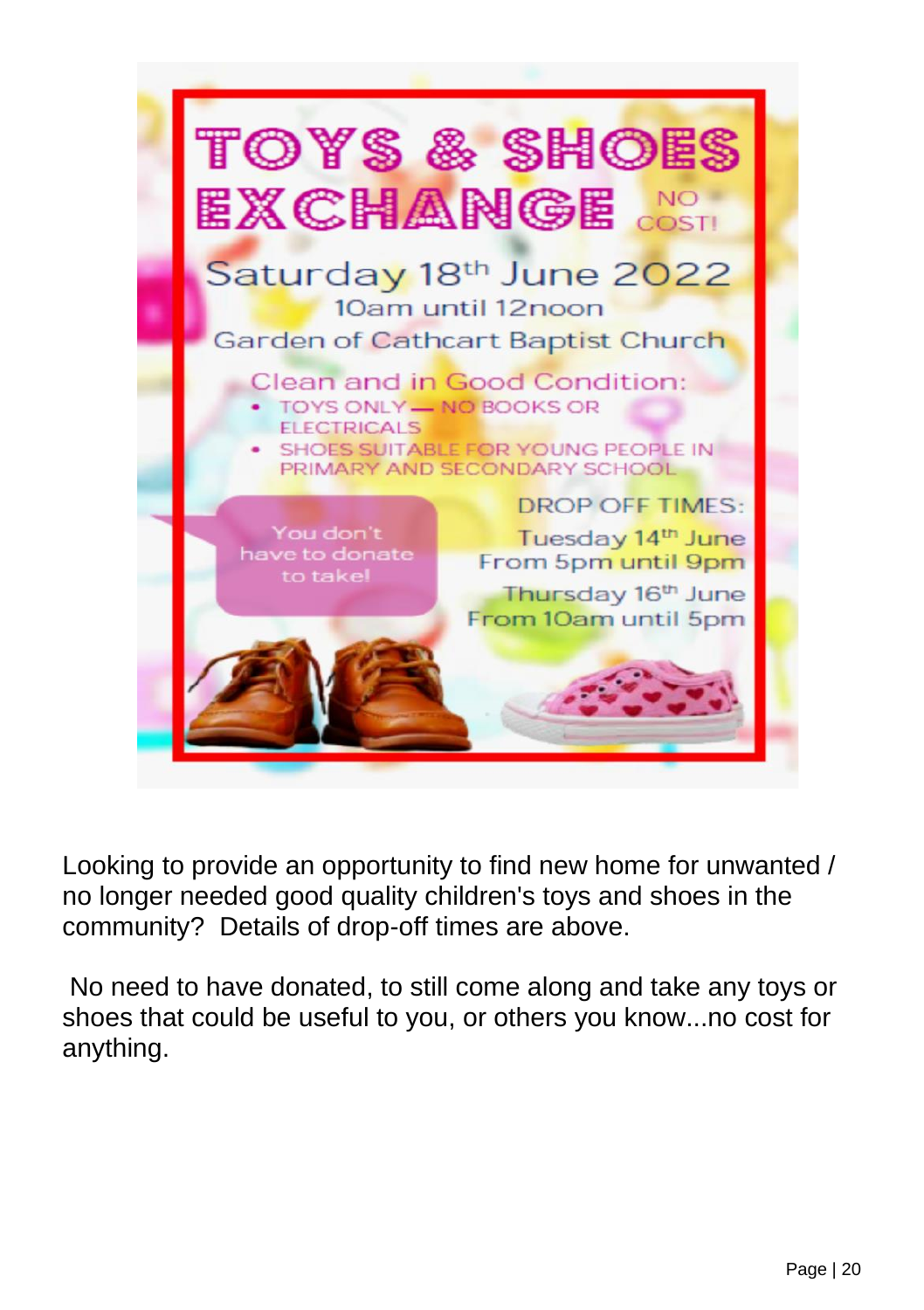### **ARTS AND CRAFTS**



We are still enjoying our in-person meetings on Thursdays and although we have lost Jess Thomson, who died suddenly, we have welcomed 3 new members since New Year.

We were very glad to see many people at our Coffee Morning and Sale of Work at which you helped to raise £630 which has been given to the work of the church. The Scottish Places Picture Quiz proved very popular too. Many thanks to all the club members who helped on the day.

We are now looking forward to our Summer Lunch at Williamwood Golf Club and then to summer which will hopefully have some good weather to let us out and about.

> Fiona Sutherland suther@supanet.com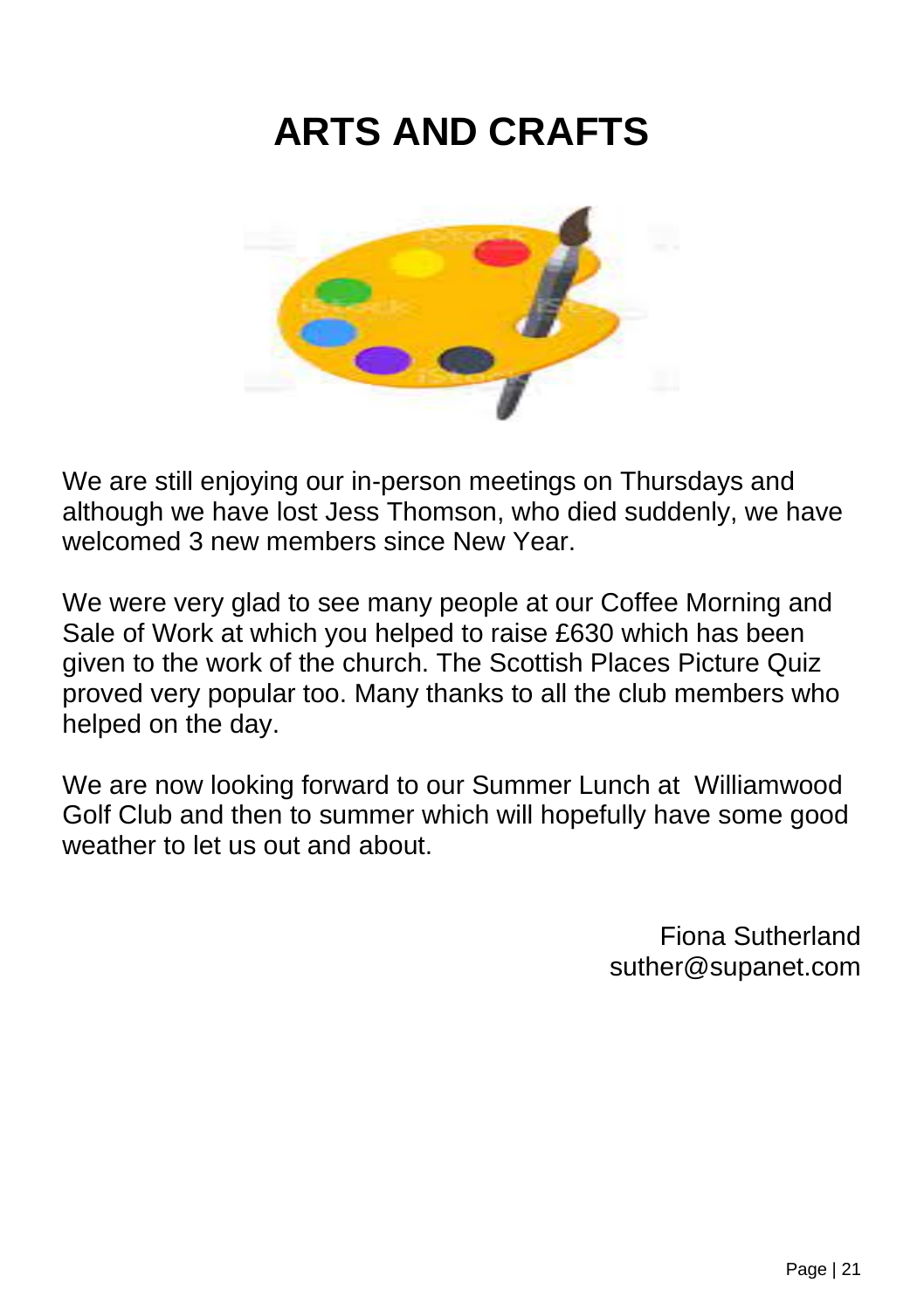

#### **SUMMARY ACCOUNTS FOR THE 3 MONTHS TO 31 MARCH 2022**

|                          | <b>Actual</b> | <b>Budget</b><br>for period |
|--------------------------|---------------|-----------------------------|
|                          | £(000)        | £(000)                      |
| <b>Total income</b>      | 45.7          | 44.0                        |
| <b>Total expenditure</b> | 47.5          | 49.3                        |
| <b>SURPLUS/(DEFICIT)</b> | 1.8           | (5.3)                       |

Total income is £1,700 above budget. This is principally due to an increase in gift-aid donations and contributions from groups as hall usage picks up.

Expenditure is under budget by £1,800.

The result is a deficit of £1,800 against a budgeted deficit of £5,300.

#### **JOYFUL GENEROSITY**

As many of you know, the Church has carried out a Stewardship Campaign to ask members of the congregation to give more of their time, talents and income to the Church. We appreciate that we are living in difficult economic times and not everyone is in a position to increase their giving. But we would ask those who could to seriously consider the level of their contributions to our church.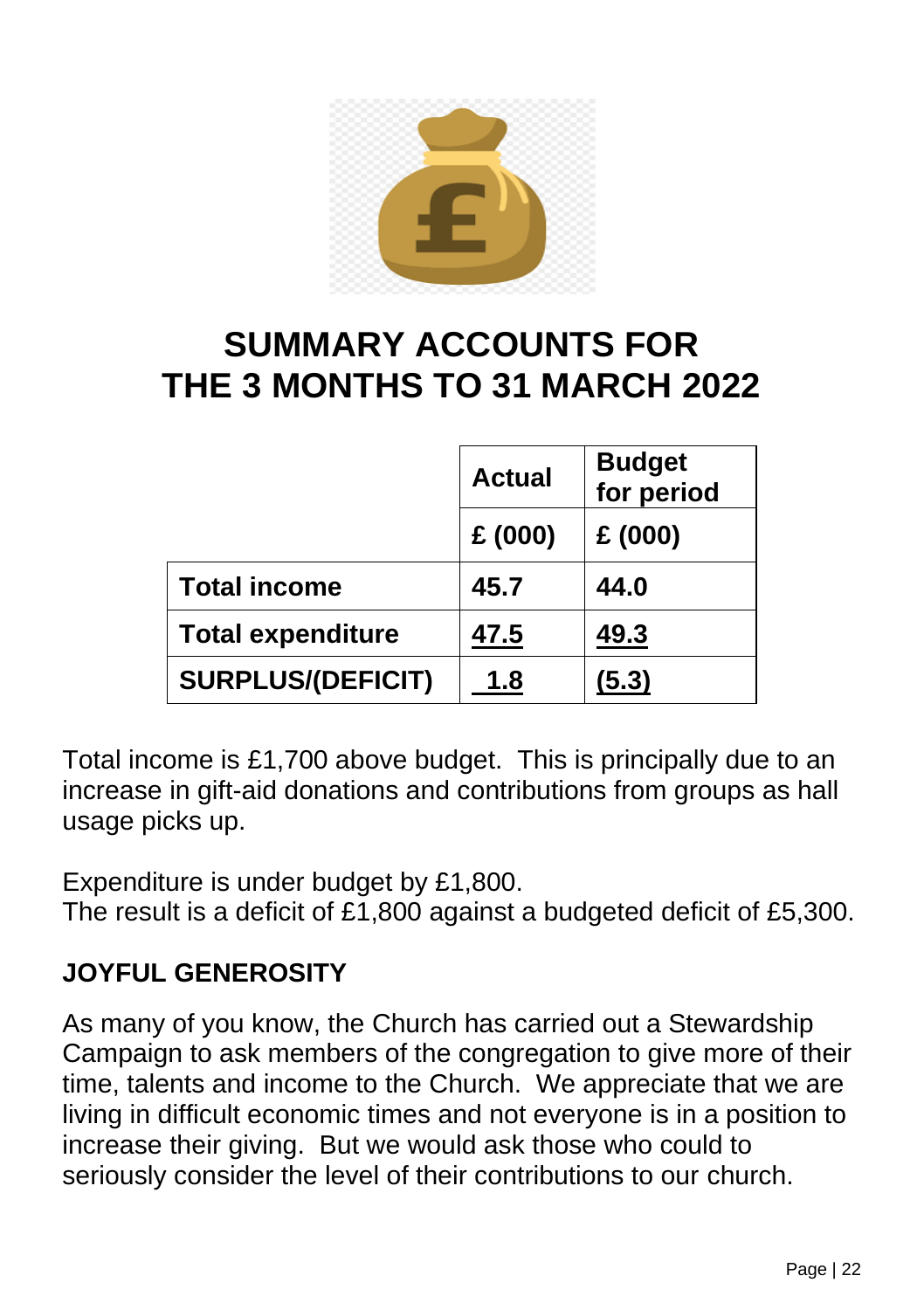

**HALLS & FABRIC**

We are pleased to announce that the Glasgow Table Tennis Club have rejoined Cathcart Trinity Church on both Tuesday & Thursday evenings. They are also in trending to start an afternoon club for children. More details to follow.

Over the last 3 months there have been a number of repairs carried out throughout the Church complex ranging from fitting new external light to illuminate the Large Hall acres and join this with the lighting already in place across the front of the Sanctuary.

We have also replaced and updated the Fire Alarm Contact points under our Service agreement to allow continued Safety with the Church and Halls.

A number of faulty lights with the toilets and Large Hall have also been replaced.

We have also received a 3<sup>rd</sup> quote for replacing the boilers and this will allow us to approach Presbytery for permission to carry out the work planned for both the Manse and heating along with the small repairs to the roof immediately above the Youth Room and Crèche.

Roy Kinnear Fabric Convenor